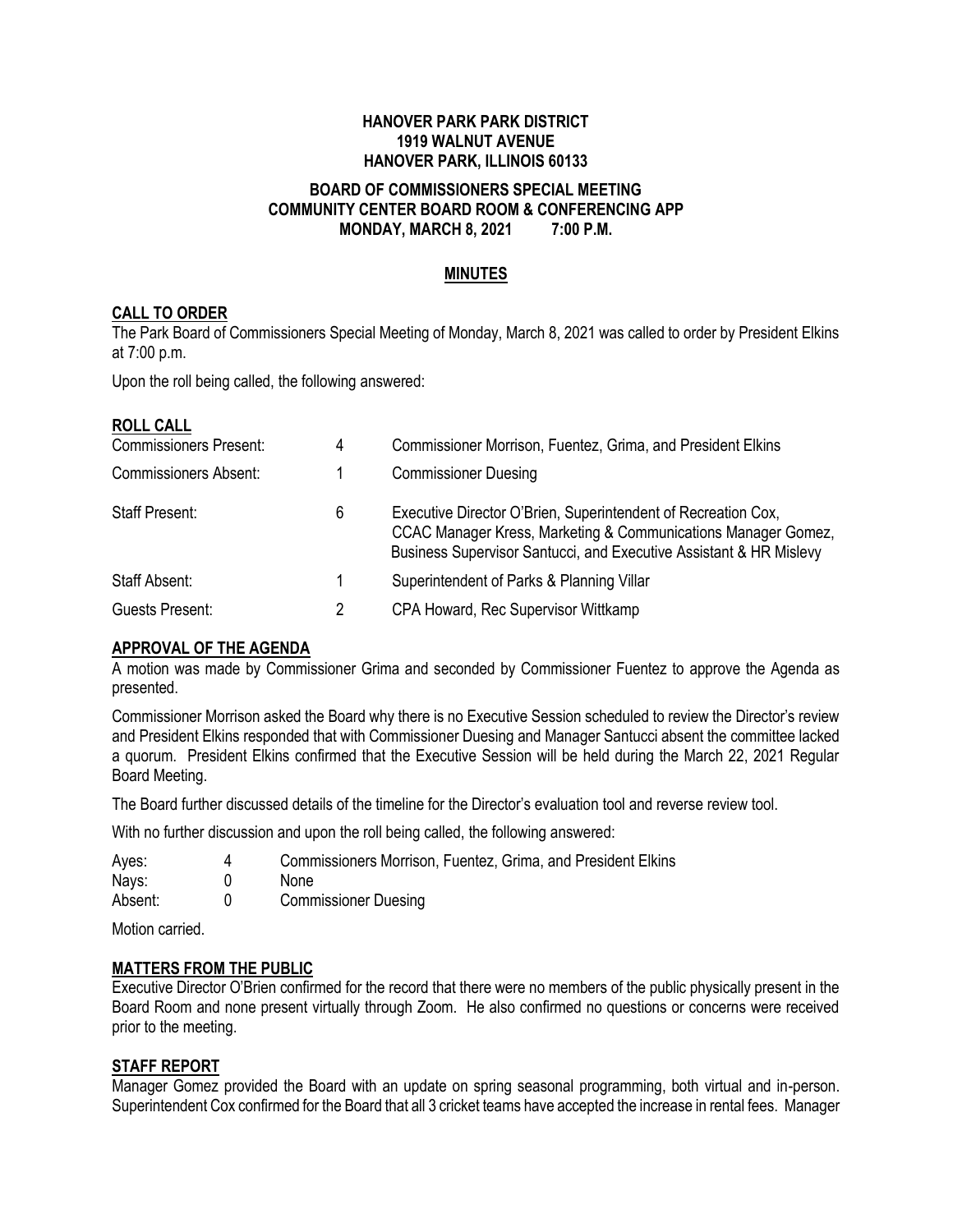Kress explained to the Board how CCAC has paused group tennis classes rather than issuing full refunds in order to follow CDC guidelines so to maximize revenues. Commissioner Morrison questioned who would be cross-training the new Superintendent of Parks & Planning, who would be starting April 5, 2021. Executive Director O'Brien stated that the District has focused on candidates with extensive industry experience and that he would be training the new hire with Building Tech Sojda's assistance with the tennis dome and Seafari Springs Aquatic Center maintenance. The Executive Director O'Brien further discussed with the Board updates to the Staff Report formatting and alignment of the staff performance appraisal rating scale.

## **LEGISLATIVE UPDATE**

Executive Director O'Brien reported that State legislators are back in session. He went on to say that IAPD has reviewed and will provide a report in the next few weeks on the pieces of legislature that may impact park districts.

## **FINANCE / ADMINISTRATION**

# **A. Review Statement of Cash Receipts and Disbursements (May 1, 2020 through February 28, 2021)**

CPA Howard reported that revenues are at 83% and tax revenues will be at 100% of budget by the end of this month. He further reported that many expenditures remain below 83% and projected Corporate and Recreation funds to have approximately \$100,000 in revenues at the end of the fiscal year. Recreation program revenues are running at about 20% of normal capacity and are experiencing an overall loss of approximately \$114,000. CPA Howard highlighted that indoor tennis lessons are 60% of overall Centre Court Athletic Club (CCAC) revenue. CCAC revenues continue to exceed budget, resulting in a deficit half of what was originally projected for this time in the fiscal year. CCAC is projected to end the fiscal year with an approximate loss of \$1000,000. He concluded by reporting the completed capital projects are currently running approximately \$49,000 under budget.

# **B. Review Auditor's Engagement Letter from Seldon Fox**

CPA Howard explained that there has been no increase in expense from Seldon Fox for their services, speculating that this is due to changes made to how they conduct their services during the pandemic.

### **C. Capital Plan Discussion and Capital Projects Renovation Update**

- i. By Priority Report
- ii. Ahlstrand Renovation Project Report

Manager Santucci reported that a few payments were made on projects completed at Ahlstrand and confirmed that the overall expenses for Year 1 of the Capital Plan is currently running approximately \$49,000 under budget, which could be applied to future overages. She also informed the Board that the District has budgeted to have a grand opening for Seafari Springs Aquatic Center in the spring of this year, which was added to Year 1 of the Capital Plan. Commissioner Morrison asked if the Ahlstrand Playground Project is still listed as incomplete due to the invoice not yet being paid out to which Executive Director O'Brien confirmed that was correct. She went on to ask if a column could be added to the report reflecting the physical completion date in addition to the column showing when the invoice was processed. Staff provided more in-depth information and updates on the Seafari Springs Grand Re-Opening and Security Camera Project at the Board's request.

Superintendent Cox provided an update on the renovations at Ahlstrand Fieldhouse. She stated that the bathroom partitions have been completed and furniture is on order and expected to be delivered and installed in approximately a month. She added that the parking lot repairs will be the last step in this project.

## **RECREATION**

### **A. Recreation Supervisor, Blake Wittkamp Introduction**

Superintendent Cox introduced Blake Wittkamp to the Board, providing to the Board his employment history with the District, touching on his degree in the industry, work history with other park districts, and recent accomplishments during his first week on the job.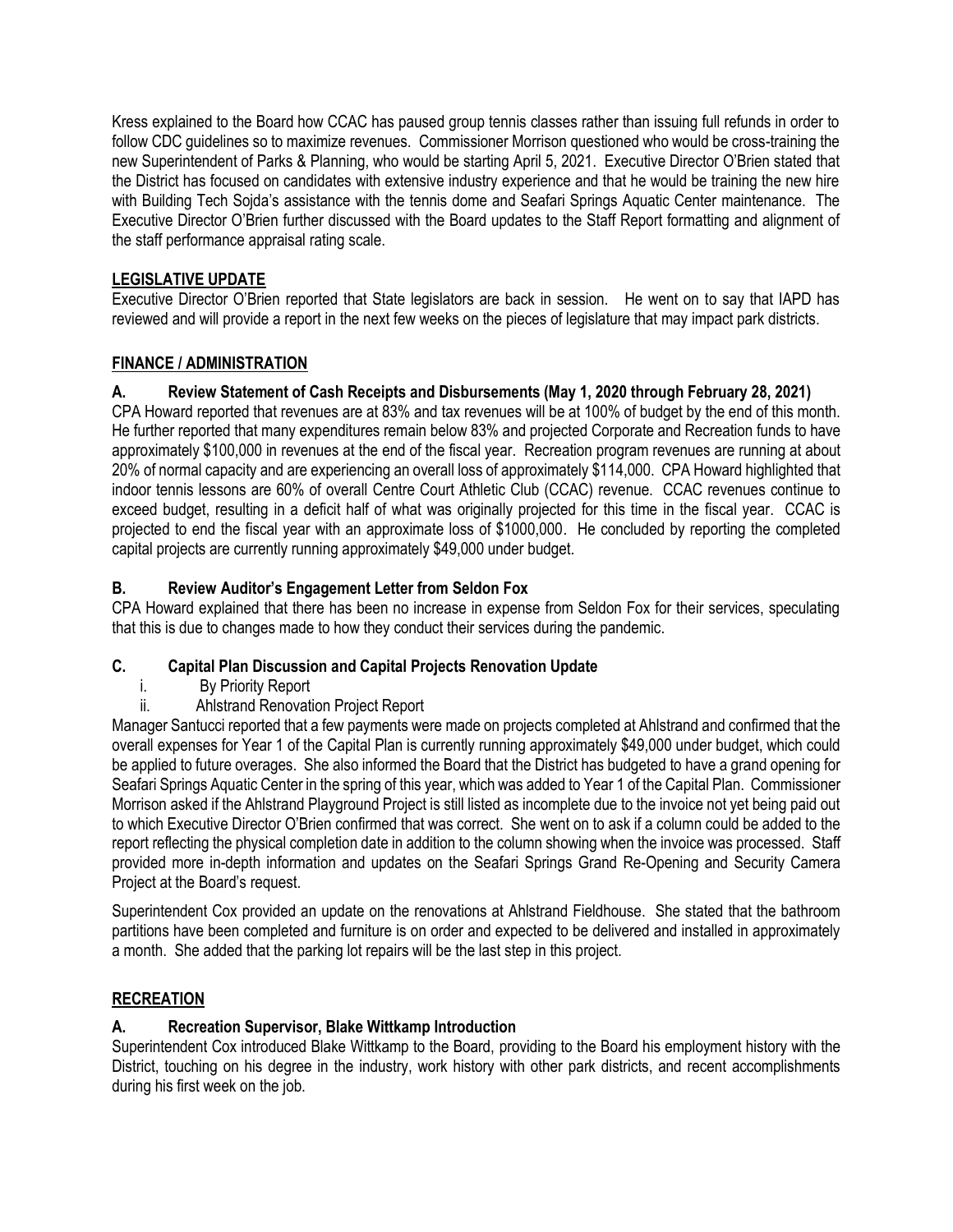## **B. Review Independent Contractor Agreement with Official Finders, LLC for Officiating Services for the Distict's Basketball League 2022 Season**

Superintendent Cox provided background on this agreement, explaining that the Recreation Department has a history of using Official Finders for referees and has always been satisfied with the quality of their services.

### **C. Review Independent Contractor Agreement with Official Finders, LLC for Officiating Services for the District's Basketball League 2022 Season**

Superintendent Cox provided background on this agreement , explaining that the Recreation Department has a history of using Official Finders, LLC for referees and has always been satisfied with the quality of their services.

### **D. Review Sub-Merchant Application and Agreement and Related Documents with Rec Trac, LLC d/b/a Vermont Systems**

Superintendent Cox informed the Board that in order to be in compliance the District needed to upgrade their credit card processing software and hardware since the current credit card service does not support chip readers. After researching the options available the District has decided to pursue the services of Rec Trac, LLC, which is also handling the Rec Trac migration. Pay Trac, a sub-merchant of Rec Trac, will streamline credit card reporting for the District. Commissioner Morrison asked why this needed to be a special meeting to approve, to which staff explained this was needed for the District to remain on-track for their Rec Trac migration launch.

### **E. Resolution #20-21-32 – A Resolution Approving of the Agreement Between the Hanover Park Park District and Rec Trac, LLC D/B/A Vermont Systems**

A motion was made by Commissioner Grima and seconded by Commissioner Fuentez to approve Resolution #20-21- 32, A Resolution Approving of the Agreement Between the Hanover Park Park District and Rec Trac, LLC D/B/A Vermont Systems, as presented. President Elkins confirmed this motion and second for the record.

With no further discussion and upon the roll being called, the following answered:

| Ayes:   | Commissioners Grima, Fuentez, Morrison, and President Elkins |
|---------|--------------------------------------------------------------|
| Nays:   | <b>None</b>                                                  |
| Absent: | <b>Commissioner Duesing</b>                                  |

Motion carried.

# **PARKS**

### **A. Review Park Inspections**

Executive Director O'Brien informed the Board that he has updated the Park Inspection Report to show when no repairs or issues were found at parks during staff's inspection.

## **B. Review 2021 Mowing Services Bid Tabulation, Staff Recommendation, and Mowing Services Agreement with Jaclynn, Inc. d/b/a Gilio Landscape Contractors**

Executive Director O'Brien informed the Board that the District received 5 bids at competitive pricing and that staff is recommending that the Board award the bid and approve a 1 year contract with the lowest bidder, Gilio Landscape Contractors.

# **CCAC**

### **A. Review Independent Contractor Agreement with Mike Patrick for Tennis Instruction and Coaching Services**

CCAC Manager Kress provided the Board with background on Mike Patrick's credentials for this position, including the information that he will be bringing his own clients to the Club. She added that staff are anticipating an increase in revenues through this new contractor.